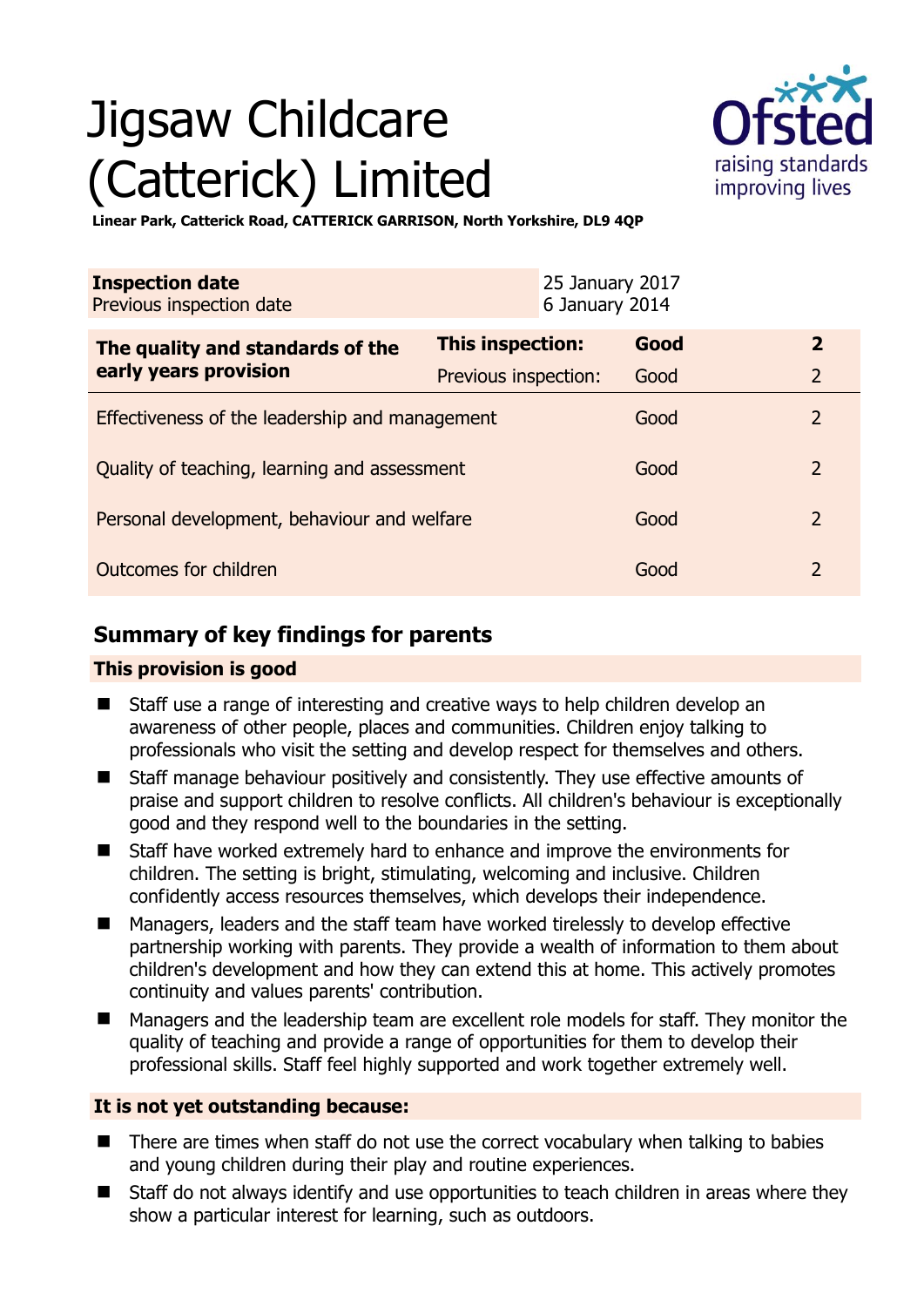## **What the setting needs to do to improve further**

#### **To further improve the quality of the early years provision the provider should:**

- $\blacksquare$  help babies and the youngest children to make rapid progress in their communication and language development and ensure the speech modelled to them is accurate
- use opportunities effectively to teach children in the environment where they prefer to learn, particularly outdoors, to help them deeply engage in activities and make the best possible progress.

#### **Inspection activities**

- The inspector observed the quality of teaching during activities indoors and outdoors, and assessed the impact this has on children's learning.
- The inspector spoke to the children and staff throughout the inspection.
- The inspector completed joint observations with the setting's early years development lead practitioner.
- The inspector held a meeting with the nursery managers. She looked at relevant documentation, such as the nursery's self-evaluation, children's learning journeys and evidence of the suitability of staff working in the nursery.
- The inspector obtained written feedback and spoke to a number of parents during the inspection and took account of their views.

#### **Inspector**

Michelle Lorains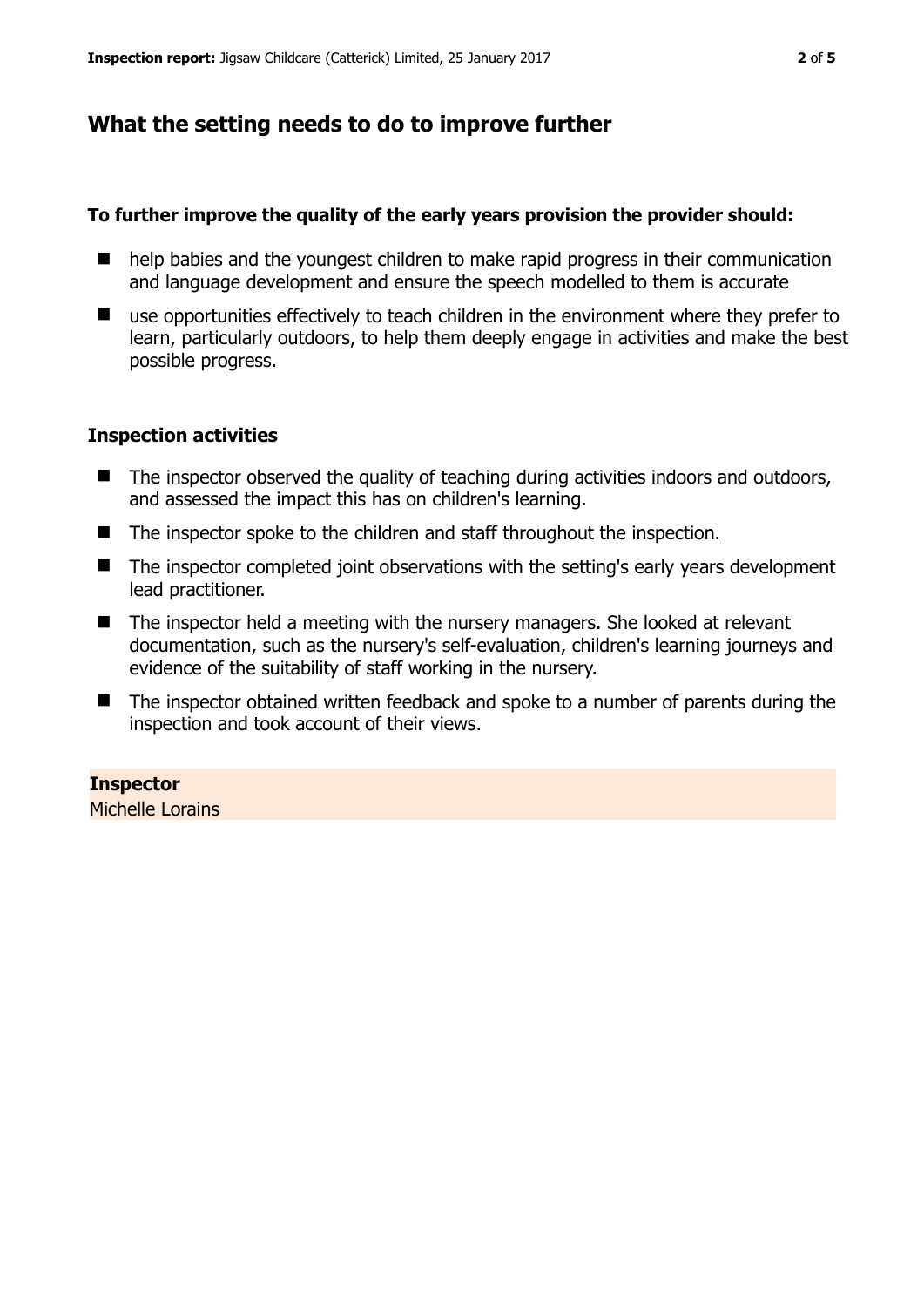## **Inspection findings**

#### **Effectiveness of the leadership and management is good**

Managers and leaders are motivated and have high expectations for children. They have worked very hard since the last inspection which has had a positive impact for children. For example, they complete precise evaluations of each room and monitor the progress children make. This helps them to create development plans for improvement and also for individual children's needs. Safeguarding is effective. Managers ensure that all staff receive training to help them protect children. They recruit new staff following safe procedures, which helps them to verify their suitability to be around children. Staff carry out daily safety checks indoors and outdoors and an external agency provides an in-depth risk assessment. This helps to keep areas safe for children. Managers and the staff team have developed relationships with other professionals, such as health visitors. This helps them to access further support for children and families when appropriate.

#### **Quality of teaching, learning and assessment is good**

Staff carry out detailed observations of babies and children during activities. They use these to plan new experiences for children and make assessments of their progress. For example, staff roll balls for babies to encourage them to reach forward and begin to crawl. Young children delight in sensory activities, using edible resources to fill and empty containers. Older children thoroughly enjoy educational games and work hard to identify the different letters and letter sounds. This helps them to develop the skills they need to start school. Overall, children are engaged in their learning. However, there are occasions when staff do not recognise potential learning opportunities to maximise children's progress. Staff have developed partnerships with other settings children attend, including school. They share information about children's learning which promotes continuity.

#### **Personal development, behaviour and welfare are good**

Staff have formed secure bonds with children and respond well to their care needs. For example, they recognise when babies are tired and provide them with their comfort items to soothe them. Children are happy and very settled here. Staff promote children's good health. For example, they ensure they have access to fresh air each day and provide opportunities to develop physical skills outdoors. Older children thoroughly enjoy using the bikes and stilts to walk, while the youngest children ride on the push-along toys. Staff help children to develop an understanding of how to keep themselves safe. Children talk about being careful when crossing the road and understand how to use the lights at the crossing point. Key people help children to be ready for the next stages in their development. For example, they support children during their move up to the next room and pass on information to new staff.

#### **Outcomes for children are good**

Children are making good progress across all areas of learning. The majority of children are working within the stages typically expected for their age. Staff provide suitable support for those who need extra help to close gaps in their learning. Older children demonstrate that they are making very good progress in their literacy development. Children are developing into active learners and are keen to join in with activities.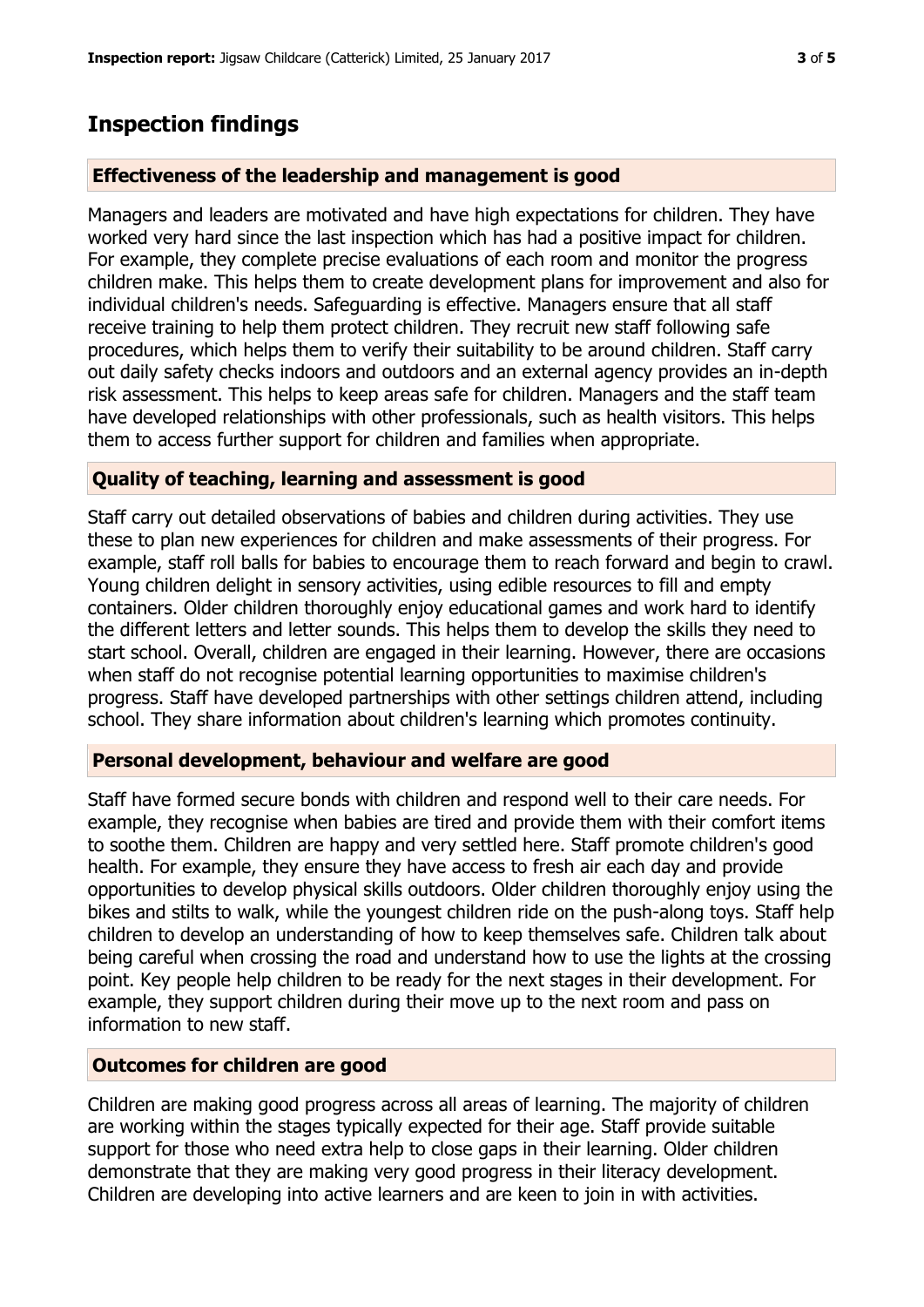## **Setting details**

| Unique reference number                             | EY464882                                                                             |  |
|-----------------------------------------------------|--------------------------------------------------------------------------------------|--|
| <b>Local authority</b>                              | North Yorkshire                                                                      |  |
| <b>Inspection number</b>                            | 1060959                                                                              |  |
| <b>Type of provision</b>                            | Full-time provision                                                                  |  |
| Day care type                                       | Childcare - Non-Domestic                                                             |  |
| <b>Registers</b>                                    | Early Years Register, Compulsory Childcare<br>Register, Voluntary Childcare Register |  |
| Age range of children                               | $0 - 5$                                                                              |  |
| <b>Total number of places</b>                       | 92                                                                                   |  |
| Number of children on roll                          | 52                                                                                   |  |
| Name of registered person                           | Jigsaw Childcare (Catterick) Limited                                                 |  |
| <b>Registered person unique</b><br>reference number | RP908385                                                                             |  |
| <b>Date of previous inspection</b>                  | 6 January 2014                                                                       |  |
| <b>Telephone number</b>                             | 01748 833725                                                                         |  |

Jigsaw nursery re-registered in 2013. The nursery employs 12 members of childcare staff. Of these, eight hold appropriate early years qualifications at level 3, one staff member holds a level 4 qualification and another a level 5. The nursery opens from Monday to Friday all year round. Sessions are from 7.30am until 6pm. The nursery provides funded early education for two-, three- and four-year-old children.

This inspection was carried out by Ofsted under sections 49 and 50 of the Childcare Act 2006 on the quality and standards of provision that is registered on the Early Years Register. The registered person must ensure that this provision complies with the statutory framework for children's learning, development and care, known as the early years foundation stage.

Any complaints about the inspection or the report should be made following the procedures set out in the guidance 'Complaints procedure: raising concerns and making complaints about Ofsted', which is available from Ofsted's website: www.gov.uk/government/organisations/ofsted. If you would like Ofsted to send you a copy of the guidance, please telephone 0300 123 4234, or email enquiries@ofsted.gov.uk.